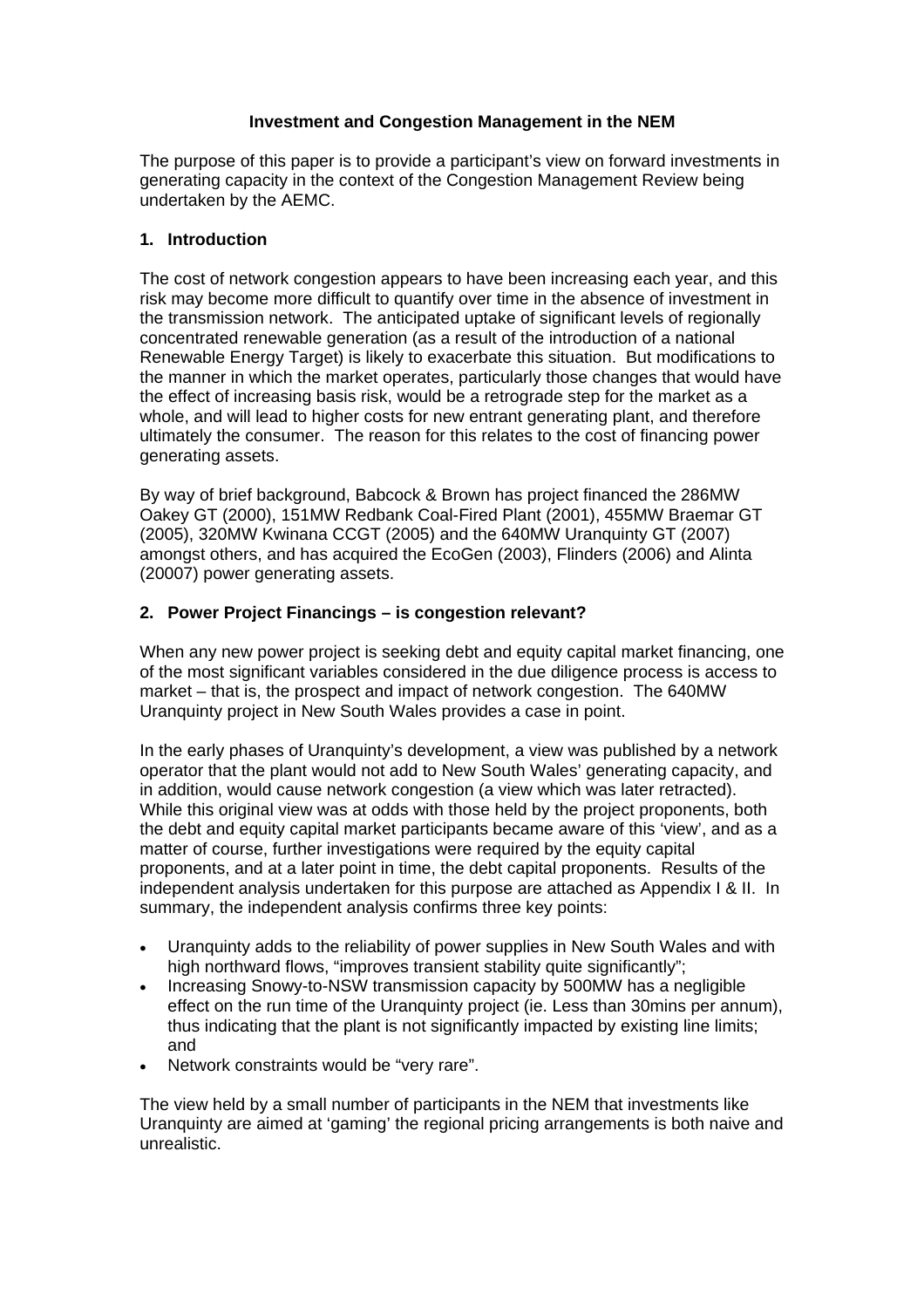The economics of a power project are driven heavily by fuel and transmission connection, which then manifest themselves in output quantities and prevailing regional prices. If a project is likely to face network constraints, thus impacting either or both of these two key latter variables, then the overall projected revenues will be downgraded accordingly. This in turn will severely limit the level of debt that the project will be able to raise and carry. Since the (pre-construction) cost of equity is invariably higher than the cost of post-construction project debt, the weighted average cost of capital will simply yield the project uneconomic.<sup>[1](#page-1-0)</sup>

# **3. Impact of Congestion on Power Project Financings**

As noted in Section 2, if a proposed power project was likely to face significant network congestion, then both the equity and debt capital markets will not provide the requisite finance at any price. To infer that they would otherwise would suggest that the financial markets are incapable of risk identification.

If congestion forecasts for a power project were thought to be less significant but still material, then the level of project gearing will necessarily fall, which in turn will raise the weighted average cost of capital to the point of making the project uneconomic in any event. Once again, the project would be unlikely to proceed.

The more relevant question is how debt and equity capital markets view the prospect and impact of an insignificant (but still present) level of congestion. This has equal relevance to the refinancing of incumbent plant in the NEM – many of which are facing re-financings of some or all of their debt imminently.

Network congestion at the margins under current arrangements is in theory, and in practice, managed by the degree of hedge contract cover put in place at the outset. Consequently, any subsequent congestion impact on such a facility would be limited to an opportunity loss associated with the marginal output curtailed at the prevailing spot price – which to be sure, is usually high. Any number of existing power stations in the NEM experience this from time to time as a result of, for example, transmission plant outages, supply-side congestion, negative bidding and so on.

The current alternate methods proposed by some in the industry would have the effect of 'nodalising' the price of congested power stations during constrained periods. This of itself would ultimately lead to a dual impact on the profit and loss statement of a power station asset: firstly through lost quantity (as is currently the case), and secondly through a lower unit price across all dispatched quantities – the latter adversely impacting financial difference payments under hedge contracts. In effect, the NEM would introduce a new form of an intra-regional 'basis risk' that currently does not exist under the regional model of pricing.

While nodalising the spot price would, on economic efficiency grounds, mark a step forward for the physical market, it would clearly mark a retrograde step for the hedging market and therefore for the market as a whole.

In a logical illustration of the problem, consider the difference in losses that a 300MW peaking plant would face under a (for example) 100MW output reduction congestion scenario of regional price and a local-nodal price: under a regional pricing arrangement, at a value of \$9900/MWh the opportunity loss would be around \$1

 $\overline{a}$ 

<span id="page-1-0"></span> $<sup>1</sup>$  Note that the pre-construction cost of equity will be significantly higher than the post-construction</sup> cost of equity due to the added risk faced by equity participants during the construction phase of a power project.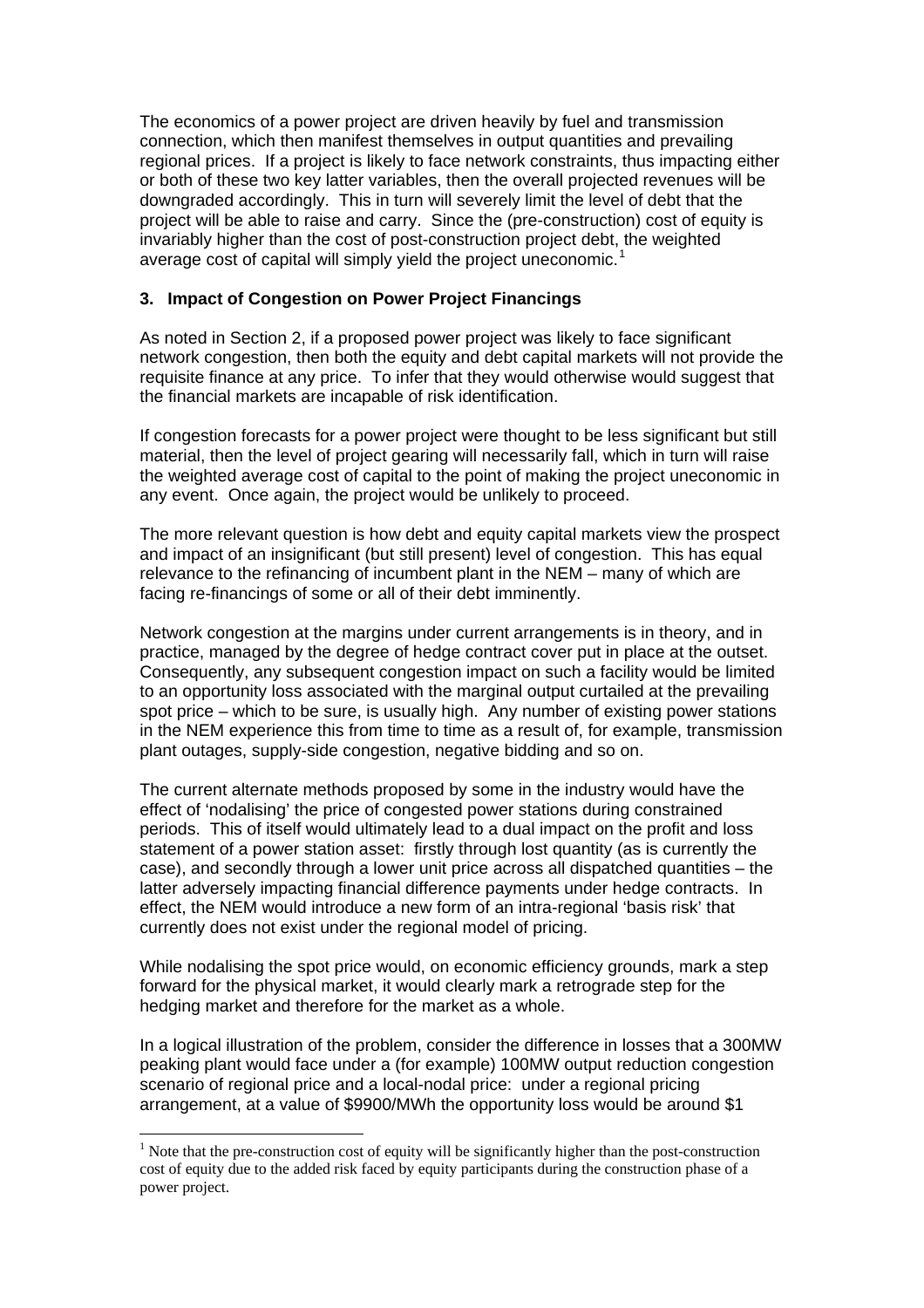million per hour (i.e. 100MW *times* Spot Price). Under a localised price which applies to the entire output, including that component that is hedged, it is feasible that without any understanding of the extent of constraint the difference across a one hour period could be as high as \$3 million per hour (i.e. 300MW *times* Spot Price less nodal price). This loss would represent approximately 10% of the required annual revenue of a 300MW plant for banking purposes – unwound in the space of just 1 hour.

Ultimately, energy policy needs to focus on the underlying requirements of the stakeholders that it is trying to satisfy. Currently, the outlook for growth in power demand (both peak demand and energy demand) remains strong. Nowhere in the world has power demand been saturated on an ongoing basis. The existing plant stock is aging, and the oversupply that the NEM once thrived on has largely been exhausted. This points to a need for substantial increases in new capacity, both in the form of generation and transmission/distribution investment. Introducing basis risk within the regional pricing model will clearly do little to facilitate new investment, other than to raise new risks faced by project proponents, raise the cost of capital and therefore raise the new entrant price which ultimately defines what end-use consumers are, in time, charged.

# **4. Dealing with Transmission Congestion**

In the short term, measures that improve the management of congestion and reduce the risks faced by generators on an efficient basis would be supported to the extent that they do not introduce further complexity or risks which are likely to be a focal point for asset financings.

At the very least, to the extent that events are caused through network maintenance, sharper signals are required to the owners of those businesses to shift maintenance from peak to off-peak hours – just as they exist (with great magnitude) in the wholesale spot market. But at the same time, the regulator of network businesses must also accept that there are incremental costs associated with shifting maintenance works from peak to off-peak hours, and enable such costs to be pulled into the network rate base.

From an efficient dispatch perspective, market mechanisms could be explored to improve the real time management of constrained power flows via the real time adjustment to settlement amounts of parties in a binding constraint equation in proportion to a share of the network capability, based on the constraint equation coefficients and generation presented to the market. Unlike the current arbitrary 'tie break' arrangements, this approach would apportion reduced output in proportion to the contribution of a generator to a binding constraint, creating more predictable and efficient dispatch outcomes, and removing distorted bidding incentives.

The further advantages of such an arrangement are that it would also:

- avoid introducing additional complexity through locational pricing;
- allow more accurate calculation of the true cost of congestion; and
- involve minimal implementation cost

Clearly it is uneconomic to build out all constraints and to that extent a certain level of congestion will always be present in the NEM. But this should not lead to the situation whereby congestion is only dealt with through the current inadequacy of the regulatory test. To date in the NEM, management of congestion has tended to deal with the short term and the symptoms of congestion, rather than view the root cause as a long term problem, i.e. the resource adequacy of transmission plant, and the adequacy of transfer capability between low and high cost regions and sub regions.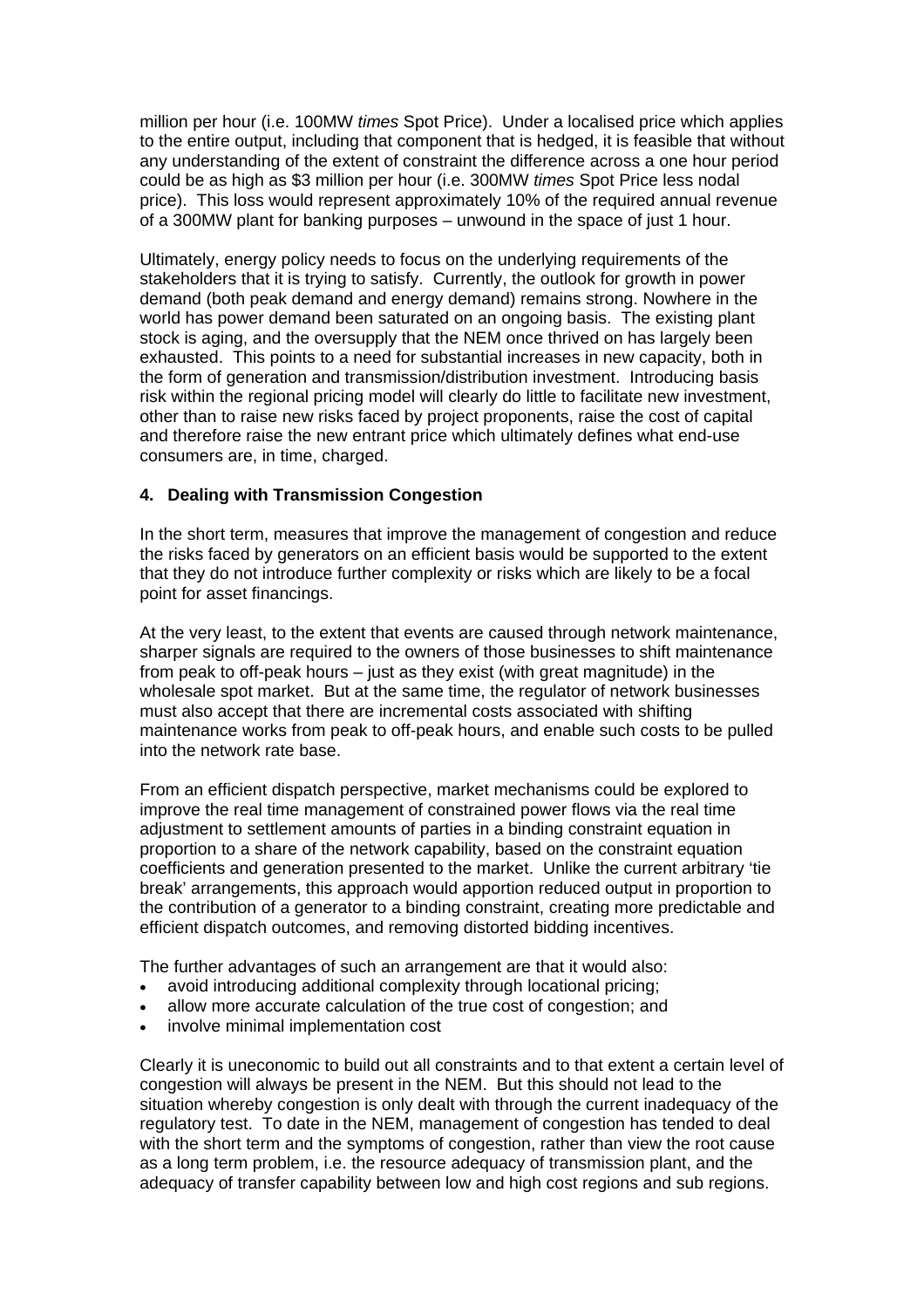This latter point is particularly important in light of the key drivers of generation plant investment, viz. fuel, transmission, site, and then forecast market conditions – in that order.

The existence of congestion in the NEM is certainly well documented in public studies, and the most recent review by the Australian Energy Regulator indicates that the situation is deteriorating rather than improving. This should not surprise anyone. The expected uptake of significant levels of regionally concentrated renewable generation in the near term will materially alter this balance. Load growth also remains strong, and completing a standard investment in the transmission sector is (at least) as difficult as any other segment of the energy industry value chain.

Transmission investment in the NEM is undertaken under two general conditions, viz. to meet customer reliability standards, or where market benefits exceed costs (such as deferred generation investment, reduced production costs and avoided load shedding). And in its current form, network owners have no ability to recover transmission investments that respond to supply-side driven congestion. $2$  The regulatory test must address how new transmission augmentation to cater for new generation investments (most of which will be driven by government policies such as greenhouse schemes such as the 20% RET) will be achieved without existing participants being congested out of the market. At some point customers will pay for either the augmentation or the cost of congestion in the market through higher locational pricing.

It is worth noting that Transmission costs represent about 15% of the end-user price of power. Generation costs are closer to 45% as measured on a time-weighted basis. The impact of a step increase in transmission investment in the NEM transmission system will at best shift the absolute cost of transmission by approximately \$5.00/MWh given the current base, yet the differential in the unit cost of fuel between competing resources can be multiples of this. The impact on effective competition can be even greater, as was witnessed in Queensland in the two financial years ending 1999 and 2000, where load increased, generating capacity remained largely constant, and unit prices fell by almost \$15.00/MWh as a direct result of a reasonably modest investment in intra-connect capacity between Callide and Tarong (an investment that otherwise would have likely failed the regulatory test at the time of commitment).

The concept of generators driving additional (deep) network connection beyond their own shallow connection costs, while provided for under the National Electricity Rules, is little more than a theory, and has never been witnessed successfully at any scale in the deregulated world of energy markets.

However, improvements could be explored to the current framework to ensure that transmission investment is undertaken on an efficient basis to support generation investment and provide greater certainty over ongoing physical access to the market. One solution could involve arrangements that seek to maintain existing network capabilities, by requiring any material network change to be designed and constructed to maintain the capability of the network to support inter-regional trade and maintain the market access of affected generators.

 $\overline{a}$ 

<span id="page-3-0"></span> $2<sup>2</sup>$  If network owners were obliged to build out the incidence of supply-side driven congestion, it is possible that such obligations could be gamed if a firm had a sufficiently large balance sheet to take on the risk of delayed network augmentation.